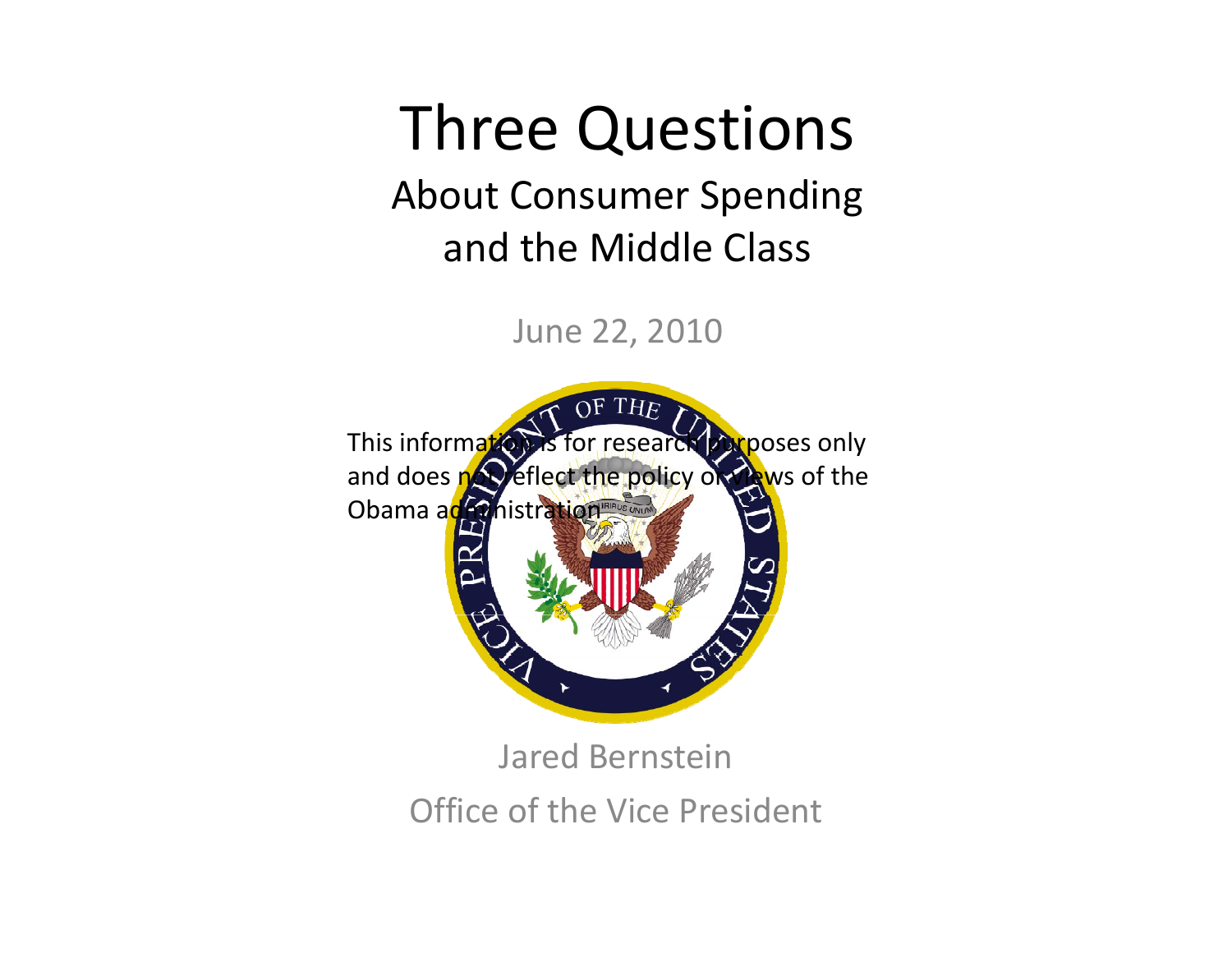## Disclaimer

• This information is for research purposes only and does not reflect the policy or views of the Obama administration.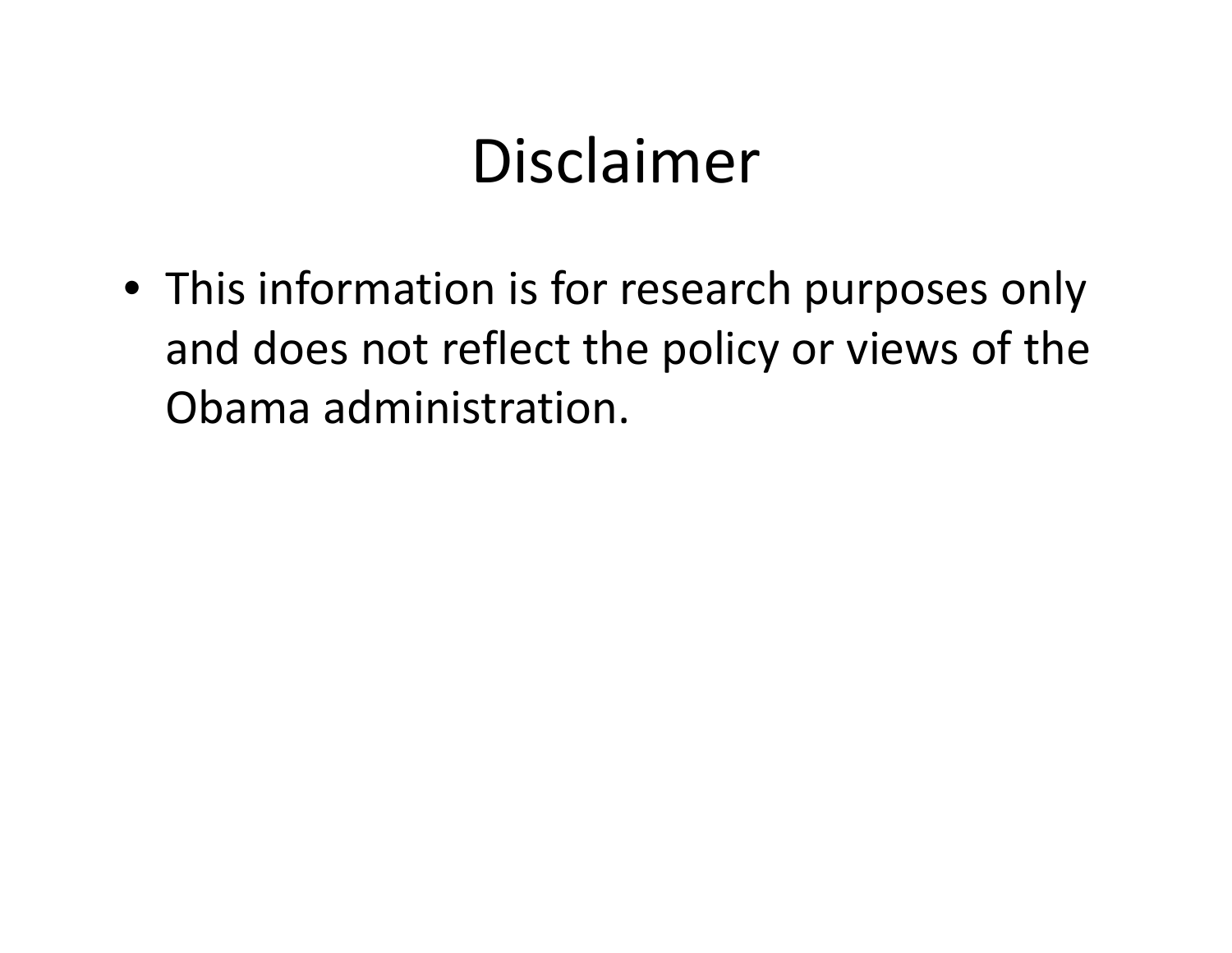# Three Questions:

- 1. How do we define the middle class, and how do we measure their progress? This calls for differentiating their actual consumption (and saving) against a more prescriptive assessment.
- 2. If we give up on prescription, we still should be interested in relative consumption differences across income classes. What is the trend in consumption inequality (and how does it relate to income inequality)?
- 3. Underlying both absolute and relative consumption challenges facing the middle class is the growing gap between productivity and compensation. A significant share of the growth in the gap (about a third) since 1979 is due to the difference in growth rates between product and consumer deflators. How can we better understand the implications of this divergence?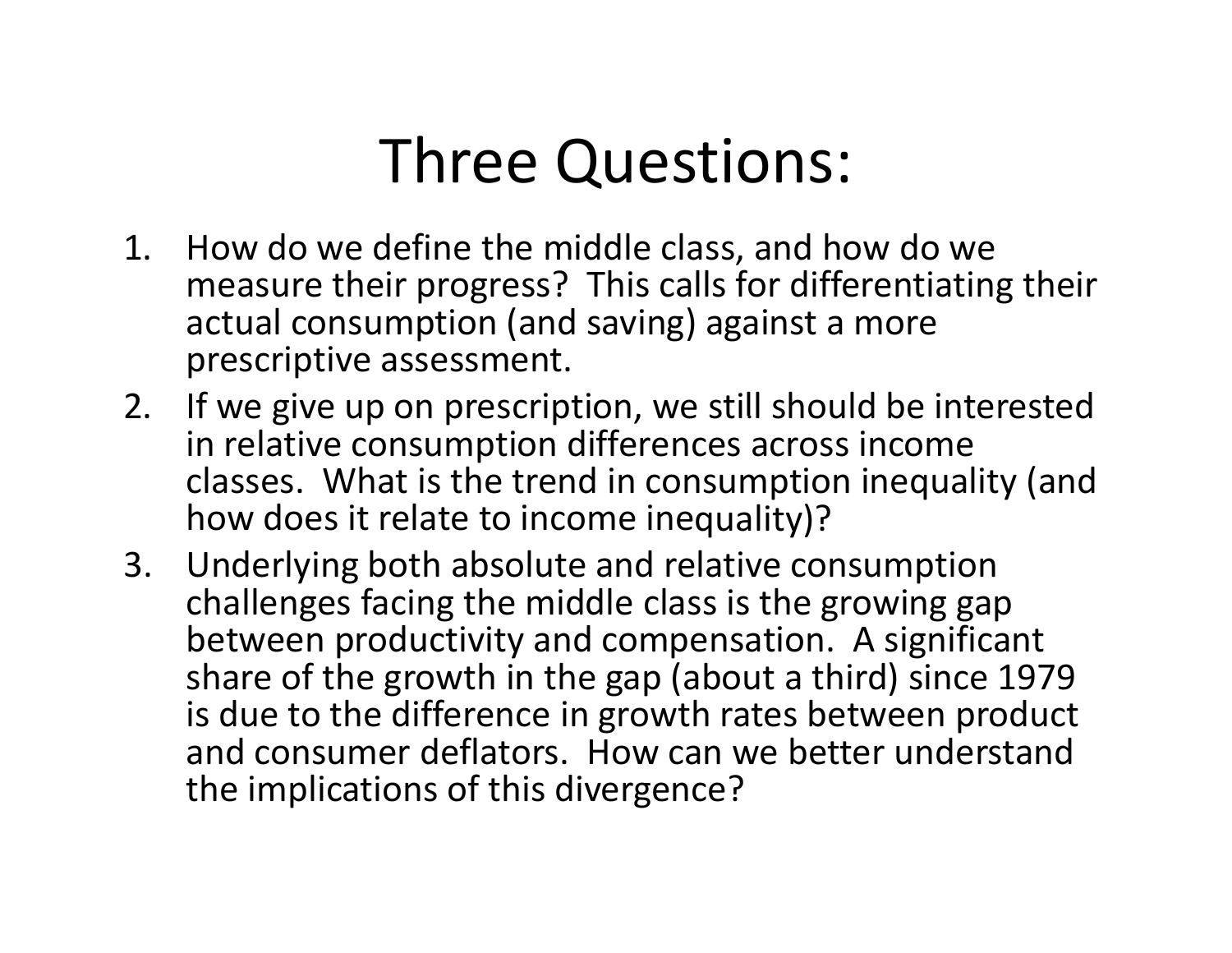#### **Changes in Median Real Family Income vs. Price Changes** in Key Middle Class Items: 1990 - 2008



Source: Department of Commerce, "Middle Class in America." Underlying data from various sources.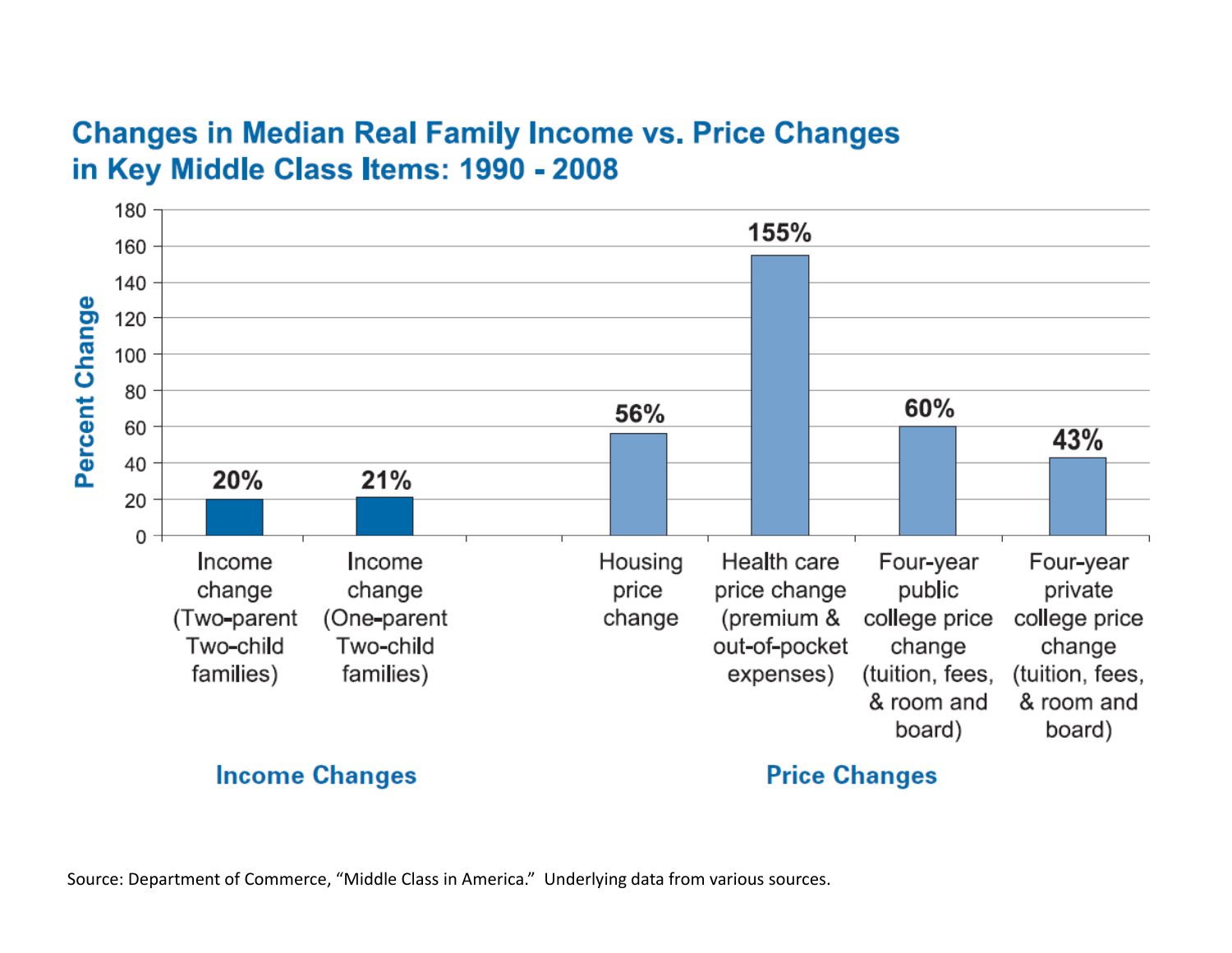

Source: Current Expenditure Survey, CPS ASEC.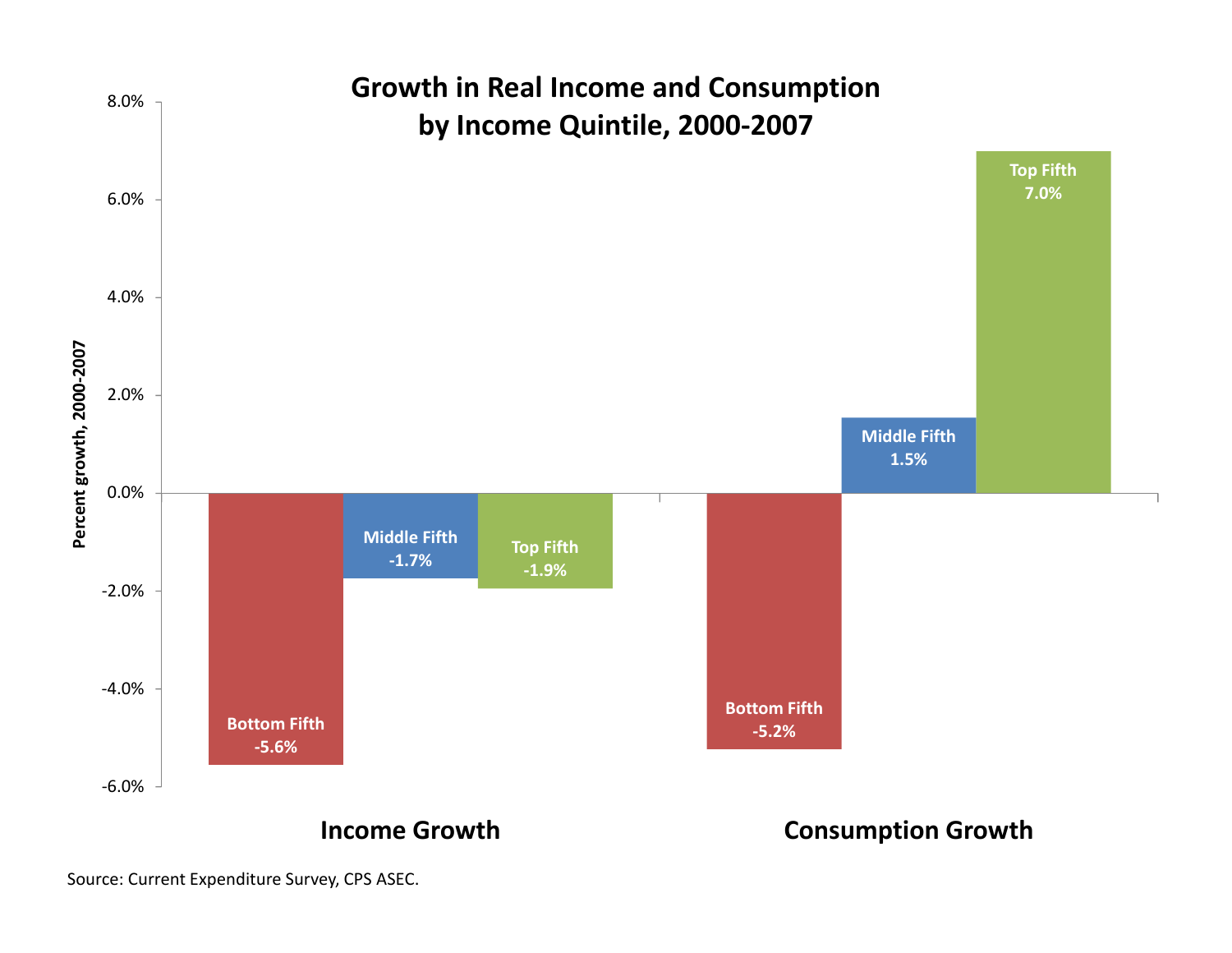

#### **Decomposition of Wage‐Productivity Disparity, 1979‐2009**

Source: Bureau of Labor Statistics.